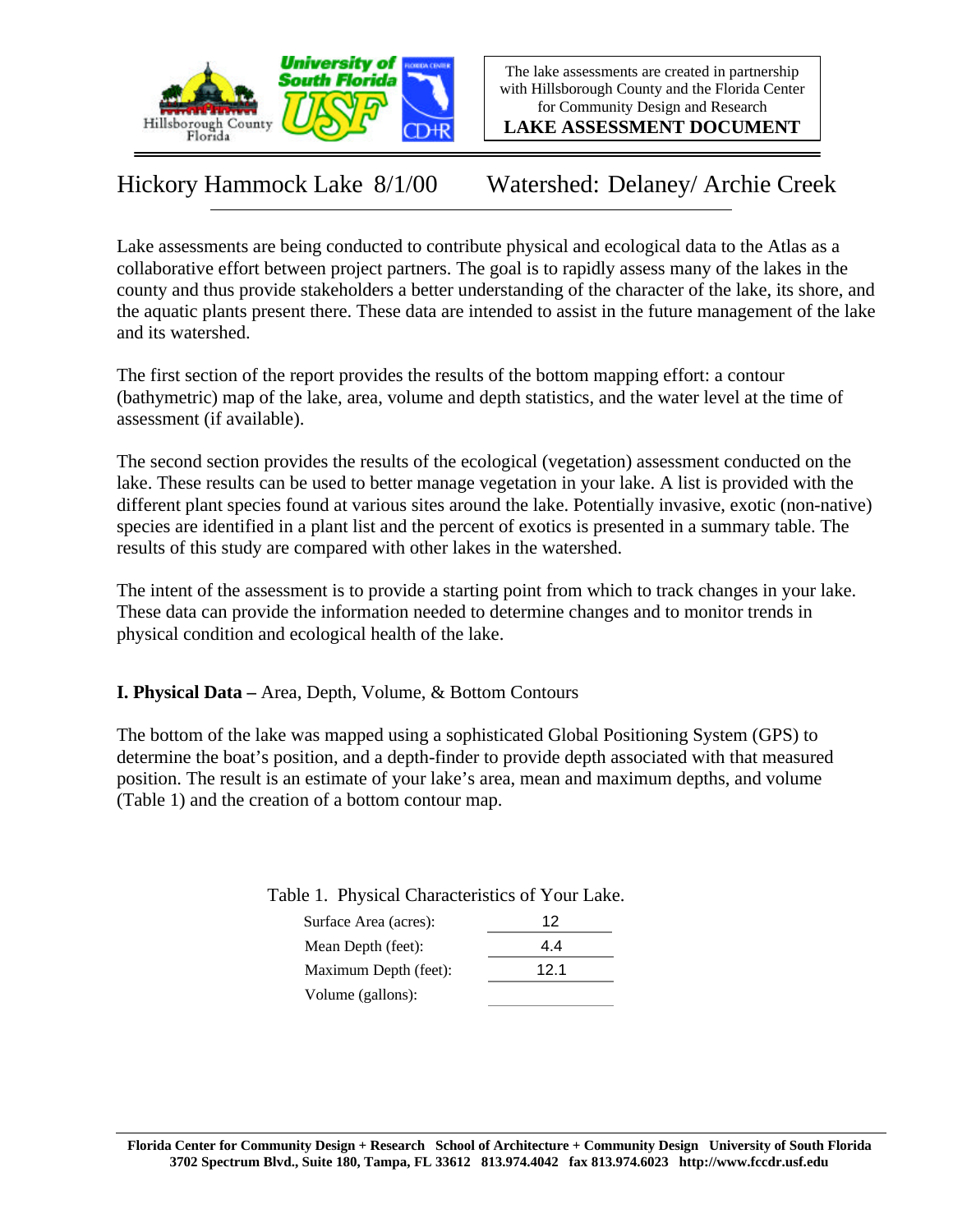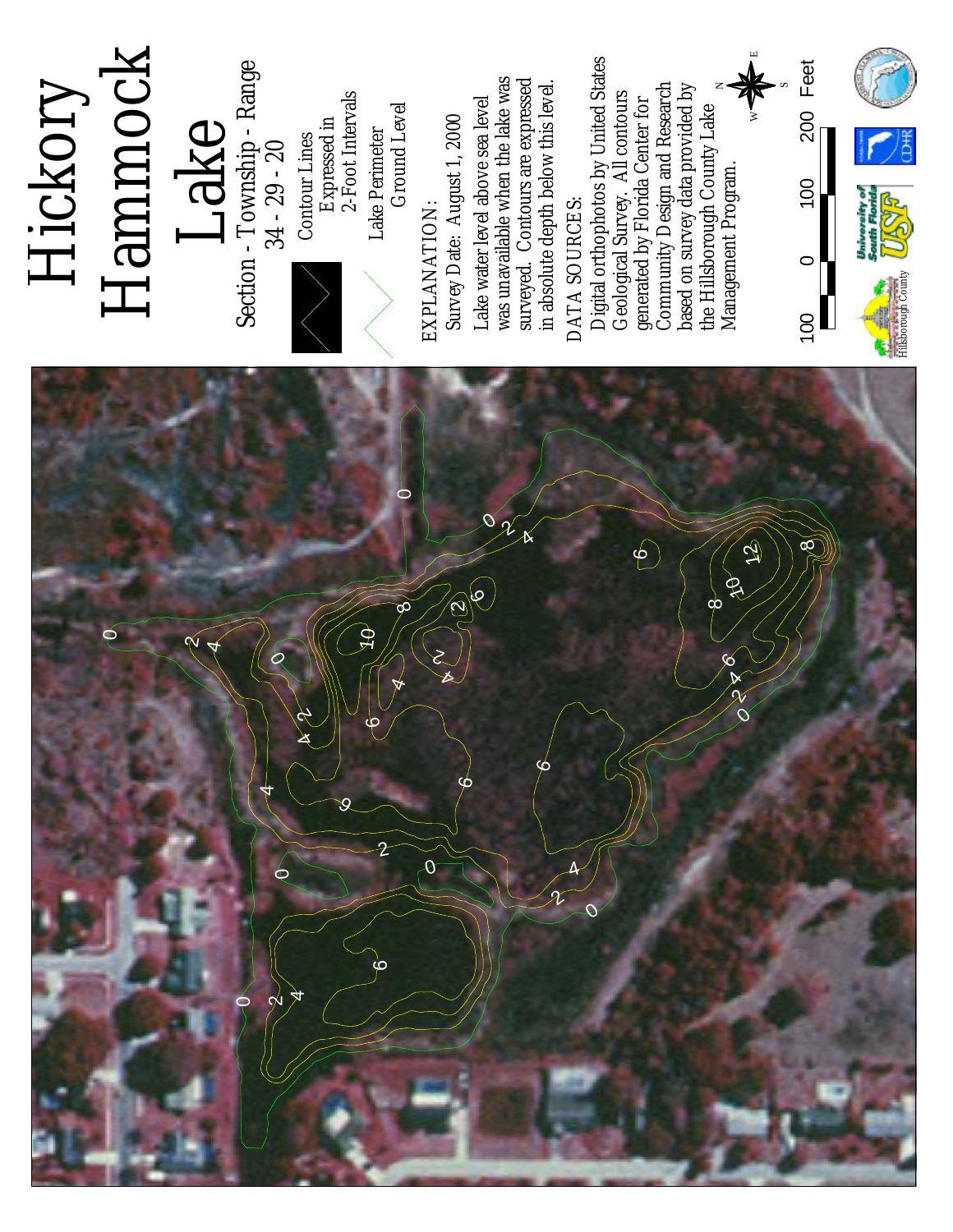

**LAKE ASSESSMENT DOCUMENT**

vry Hammock Lake 8/1/00 Watershed: Delaney/ Archie Creek

## **II. Ecological Data**

Aquatic Plant Survey

Approximately equispaced sites are haphazardly mapped around the lake and the aquatic plants at each site are surveyed. The total number of species from all sites is used to approximate the total diversity of aquatic plants and the percent of invasive-exotic plants on the lake and in the watershed (Table 2). Many of these plants are considered ecologically harmful, as they tend to out-compete native species. Such "nuisance" plants can also make boating and other recreational activities difficult or impossible. The common and scientific names of plant species found on your lake are listed in Table 3.

> Table 2. Comparison of species diversity between your lake and other assessed lakes located within your watershed.

|                        |     | Hickory Hammock Lake Delaney/Archie Creek |
|------------------------|-----|-------------------------------------------|
|                        |     | (Average)                                 |
| Number of Taxa:        | 22  | 18                                        |
| Percent Exotic Plants: | 18% | 13%                                       |

Table 3. Botanical and common names of the most commonly found plants on your lake. Percent frequency (of occurence), habit (location where found), status (native or exotic), and EPPC status are provided.

| Common Name                            | are provided.<br><b>Plant Species</b> | Frequency | Habit     | <b>Status</b> | <b>EPPC</b> |
|----------------------------------------|---------------------------------------|-----------|-----------|---------------|-------------|
| Common Buttonbush                      | Cephalanthus occidentalis             | 80%       | Emergent  | Native        | <b>NL</b>   |
| Sedge                                  | Cyperus spp.                          | 80%       | Emergent  | Unknown       | <b>NL</b>   |
| Water Primroses, Primrosewillow        | Ludwigia spp.                         | 70%       | Emergent  | Unknown       | <b>NL</b>   |
| Marsh Fleabane, Camphorweed            | Pluchea spp.                          | 70%       | Emergent  | Native        | <b>NL</b>   |
| <b>Alligator Weed</b>                  | Alternanthera philoxeroides           | 50%       | Emergent  | Exotic        | Ш           |
| Manyflower Marshpennywort, Water Penny | Hydrocotyl umbellata                  | 50%       | Emergent  | Native        | <b>NL</b>   |
| Fourpetal St. John's-Wort              | Hypericum tetrapetalum                | 50%       | Emergent  | Native        | <b>NL</b>   |
| Willow                                 | Salix spp.                            | 50%       | Emergent  | Native        | <b>NL</b>   |
| Baldwin's Spikerush, Roadgrass         | Eleocharis baldwinii                  | 40%       | Submersed | Native        | <b>NL</b>   |
| Sedge                                  | Scirpus spp.                          | 40%       | Emergent  | Unknown       | <b>NL</b>   |
| Spatterdock, Yellow Pondlily           | Nuphar lutea var. advena              | 30%       | Floating  | Native        | <b>NL</b>   |
| Smartweed, Knotweed                    | Polygonum spp.                        | 30%       | Emergent  | Native        | <b>NL</b>   |
| Laurel Oak; Diamond Oak                | Quercus laurifolia                    | 30%       | Emergent  | Native        | <b>NL</b>   |
| <b>Unidentified Plant Species</b>      | UNKNOWN SPP                           | 30%       | Unknown   | Unknown       | Unknow      |
| Swamp Rosemallow, Swamp Hibiscus       | Hibiscus grandiflorus                 | 20%       | Emergent  | Native        | <b>NL</b>   |
| <b>Torpedo Grass</b>                   | Panicum repens                        | 20%       | Emergent  | Exotic        |             |

Florida Center for Community Design + Research School of Architecture + Community Design University of South Florida 3702 Spectrum Blvd., Suite 180, Tampa, FL 33612 813.974.4042 fax 813.974.6023 http://www.fccdr.usf.edu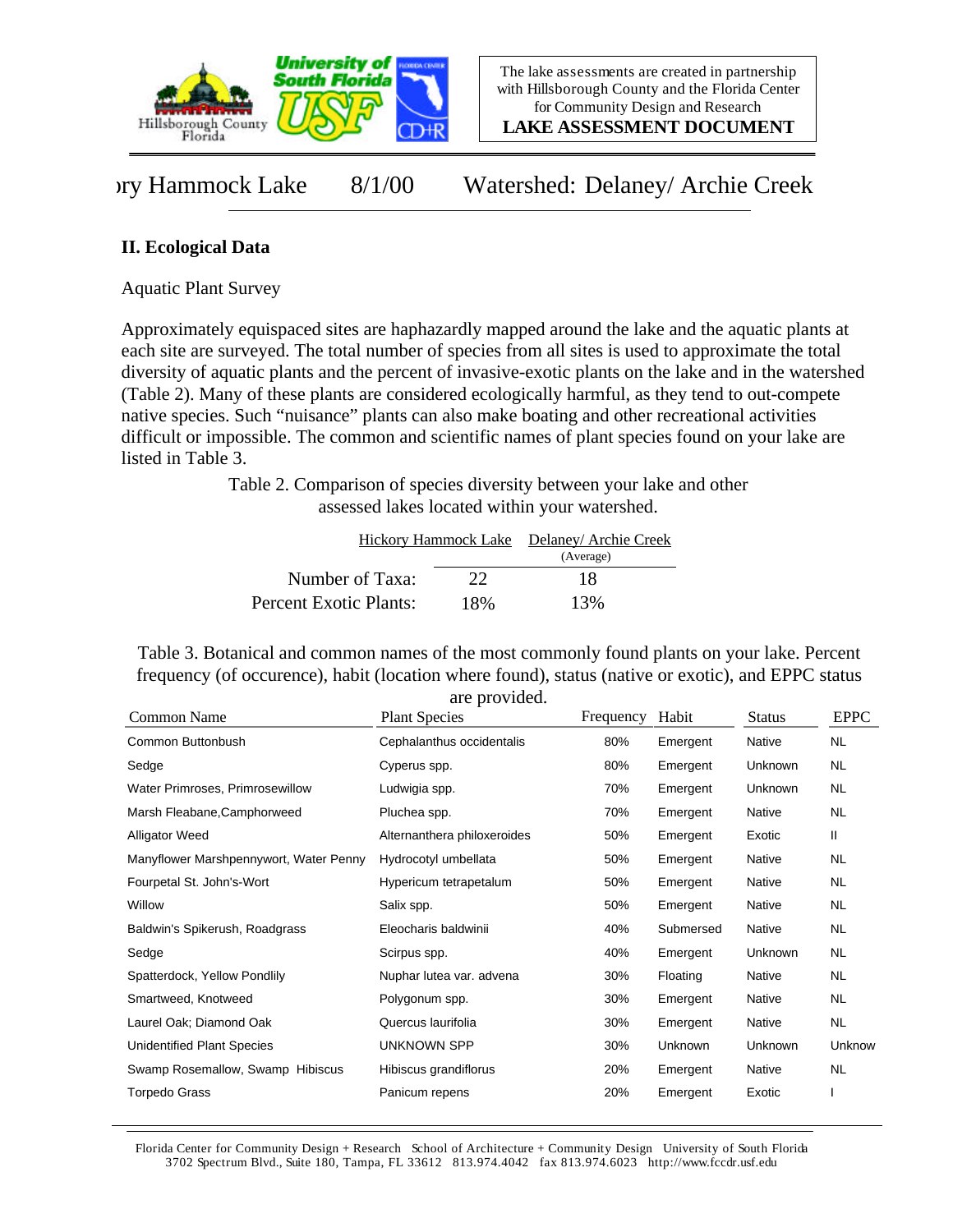## vry Hammock Lake 8/1/00 Watershed: Delaney/ Archie Creek

| Dayflower                                  | Commelina diffusa | 10% | Emergent | Exotic        | <b>NL</b> |
|--------------------------------------------|-------------------|-----|----------|---------------|-----------|
| Wax Myrtle                                 | Myrica cerifera   | 10% | Emergent | <b>Native</b> | <b>NL</b> |
| Maidencane                                 | Panicum hemitomon | 10% | Emergent | <b>Native</b> | <b>NL</b> |
| Frog-fruit, Carpetweed, Turkey Tangle Fogf | Phyla nodiflora   | 10% | Emergent | <b>Native</b> | <b>NL</b> |
| Popcorn Tree, Chinese Tallow Tree          | Sapium sebiferum  | 10% | Emergent | Exotic        |           |

Florida Center for Community Design + Research School of Architecture + Community Design University of South Florida 3702 Spectrum Blvd., Suite 180, Tampa, FL 33612 813.974.4042 fax 813.974.6023 http://www.fccdr.usf.edu